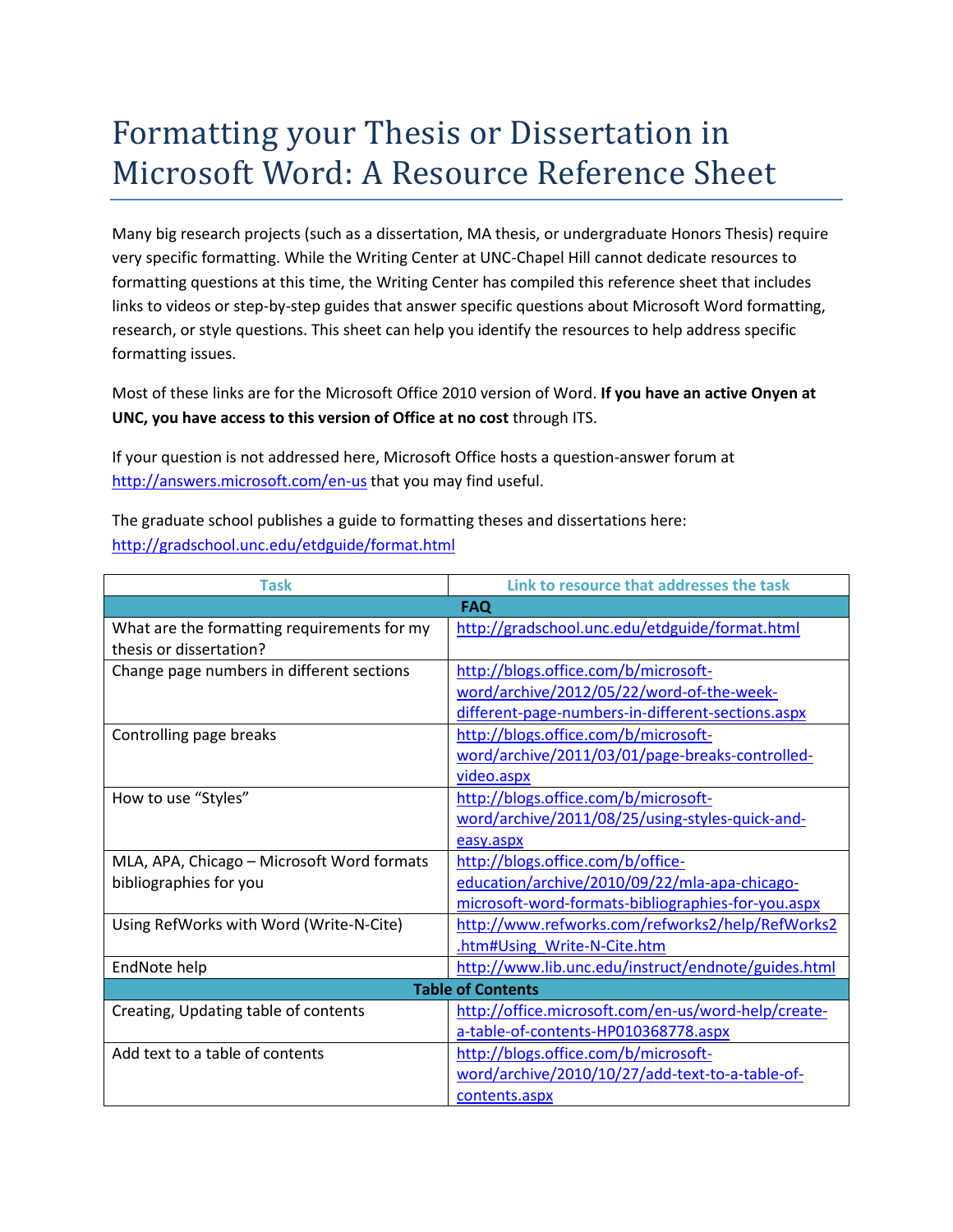| Changing levels and formatting                   | http://blogs.office.com/b/microsoft-                 |  |
|--------------------------------------------------|------------------------------------------------------|--|
|                                                  | word/archive/2010/07/14/word-of-the-week-toc-        |  |
|                                                  | changing-levels-and-formatting.aspx                  |  |
| Add a section                                    | http://blogs.office.com/b/microsoft-                 |  |
|                                                  | word/archive/2012/06/26/add-sections-to-a-table-of-  |  |
|                                                  | contents.aspx                                        |  |
| Add a table of contents for each section of      | http://office.microsoft.com/en-us/word-help/add-a-   |  |
| your document                                    | table-of-contents-for-each-section-HA102322445.aspx  |  |
| Free online course to learn how to create,       | http://blogs.office.com/b/microsoft-                 |  |
| understand the table of contents feature         | word/archive/2011/05/12/tables-of-contents-there-s-  |  |
|                                                  | a-course-for-that.aspx                               |  |
| Table of Contents help for 2007                  | ]http://office.microsoft.com/en-us/word-help/create- |  |
|                                                  | a-table-of-contents-HP001225372.aspx                 |  |
| Table of Contents help for 2003                  | http://office.microsoft.com/en-us/word-help/create-  |  |
|                                                  | a-table-of-contents-HP005189293.aspx                 |  |
| <b>References, Citations, Bibliographies</b>     |                                                      |  |
| Use cross-references to link to other parts of a | http://blogs.office.com/b/microsoft-                 |  |
| document                                         | word/archive/2011/09/16/use-cross-references-to-     |  |
|                                                  | link-to-other-parts-of-a-document.aspx               |  |
| Move bibliography sources                        | http://blogs.office.com/b/microsoft-                 |  |
|                                                  | word/archive/2010/09/29/move-bibliography-           |  |
|                                                  | sources.aspx                                         |  |
| MLA, APA, Chicago - Microsoft Word formats       | http://blogs.office.com/b/office-                    |  |
| bibliographies for you                           | education/archive/2010/09/22/mla-apa-chicago-        |  |
|                                                  | microsoft-word-formats-bibliographies-for-you.aspx   |  |
| Formatting APA and MLA                           | http://blogs.office.com/b/microsoft-                 |  |
|                                                  | word/archive/2011/09/14/formatting-research-         |  |
|                                                  | papers-apa-and-mla-in-word.aspx                      |  |
| Managing your long document                      | http://blogs.office.com/b/microsoft-                 |  |
|                                                  | word/archive/2011/05/10/manage-your-long-            |  |
|                                                  | documents-in-word.aspx                               |  |
| References overview                              | http://blogs.office.com/b/microsoft-                 |  |
|                                                  | word/archive/2010/12/30/wrap-up-on-                  |  |
|                                                  | references.aspx                                      |  |
| Using RefWorks with Word (Write-N-Cite)          | http://www.refworks.com/refworks2/help/RefWorks2     |  |
|                                                  | .htm#Using Write-N-Cite.htm                          |  |
| EndNote help                                     | http://www.lib.unc.edu/instruct/endnote/guides.html  |  |
| <b>Page Numbers</b>                              |                                                      |  |
| Change page numbers in different sections        | http://blogs.office.com/b/microsoft-                 |  |
|                                                  | word/archive/2012/05/22/word-of-the-week-            |  |
|                                                  | different-page-numbers-in-different-sections.aspx    |  |
| Add page numbers                                 | http://blogs.office.com/b/microsoft-                 |  |
|                                                  | word/archive/2012/03/05/add-page-numbers-in-         |  |
|                                                  | word.aspx                                            |  |
| <b>Images, Charts, Graphs, Equations</b>         |                                                      |  |
| Adding Captions for your figures                 | http://blogs.office.com/b/microsoft-                 |  |
|                                                  | word/archive/2010/10/29/captions-for-your-figures-   |  |